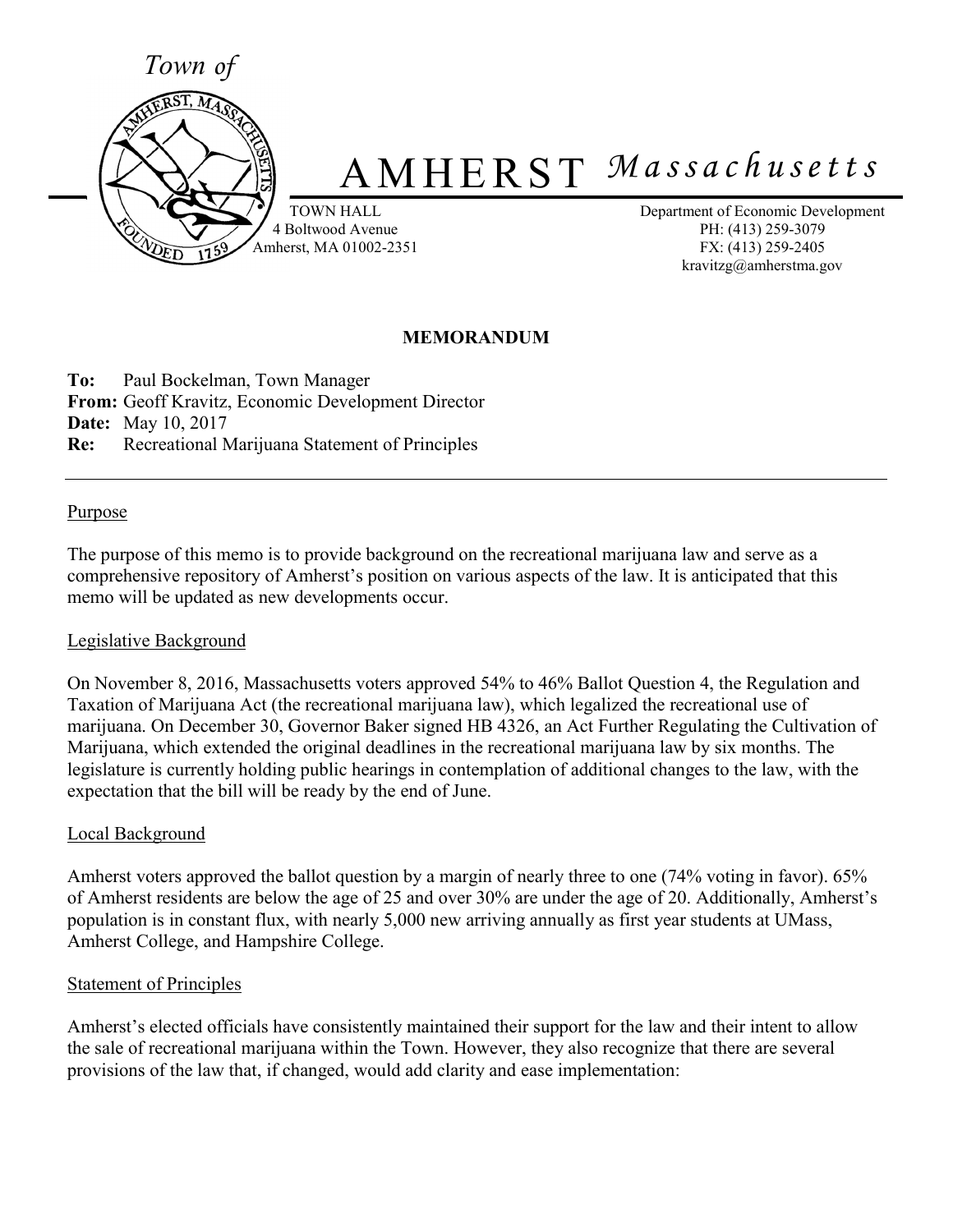- **Need for a more flexible local option tax:** the 2% maximum local option tax may not be sufficient to cover expenses related to the legalization of recreational marijuana use and should be flexible enough to cover all costs.
- **Insufficient time to enact local zoning:** the compressed timeline between when initial draft regulations are due and when the Cannabis Control Commission (CCC) begins to accept license applications, which happens to be three months before the final regulations are due, is insufficient to craft a thoughtful bylaw.
- Lack of local control: unlike the regulation of tobacco and alcohol, both of which have robust mechanisms for local control, the recreational marijuana law does not provide municipalities with a similar ability to make decisions on individual proposals at the local level.
- **Lack of local ability to control signage:** municipalities should have the right to regulate signage as it fits with the character of the community and not have to conform to a state standard.
- **Automatic allowance of medical dispensaries to sell recreationally:** when Amherst provided letters of support for four medical marijuana dispensaries, it did not anticipate that these facilities would be allowed to sell recreationally without some additional local process permitting that new use, therefore conversions should not be automatic if regulations aren't passed by July 1, 2018.
- **Membership of the Cannabis Control Commission (CCC) and Cannabis Advisory Board (CAB):** both bodies should be broader, more inclusive, and representative of all stakeholders, including municipal, public health, and public safety perspectives.
- **Lack of public health considerations:** the law, or subsequent regulations, should address public health concerns related specifically to dosage, serving size, packaging, and labeling in order to reduce the probability of marijuana overconsumption.
- **Clarify ambiguous terms:** the inclusion of ambiguous terms and conflicting sections of the law should be clarified in order to allow municipalities to easily understand the law and make effective decisions about its implementation.

Each of these principles is described in more detail below. Amherst's position can be broadly broken down into local concerns that affect the municipality's ability to implement the law in a safe and efficient manner and general concerns that would improve the substance of the law.

# LOCAL CONCERNS

# **A More Flexible Local Option Tax**

At the hearing on March 27, Chair Jehlen asked why a 2% tax would not be sufficient and what additional costs Amherst expected to incur because of the legalization of recreational marijuana. A large part of the problem is that the size of the recreational marijuana market in Amherst is an unknown. Therefore we can't determine whether 2% of that market is sufficient to cover our anticipated expenses. We also don't have a complete understanding of what the impact will be, and therefore can only provide estimates as to additional costs. It is primarily for these reasons that we couched our request in terms of flexibility to set an appropriate local income tax that will ensure that municipalities can raise enough revenue to cover their costs.

Regardless, Amherst has undertaken to estimate what our costs may be. The process of refining these figures is ongoing, but preliminary data from communities where recreational sales are legal suggests that Amherst's costs will between \$500,000 and \$1,000,000. In order for the 2% local option tax to be sufficient to cover these costs, the recreational marijuana market in Amherst would need to be between \$25,000,000 and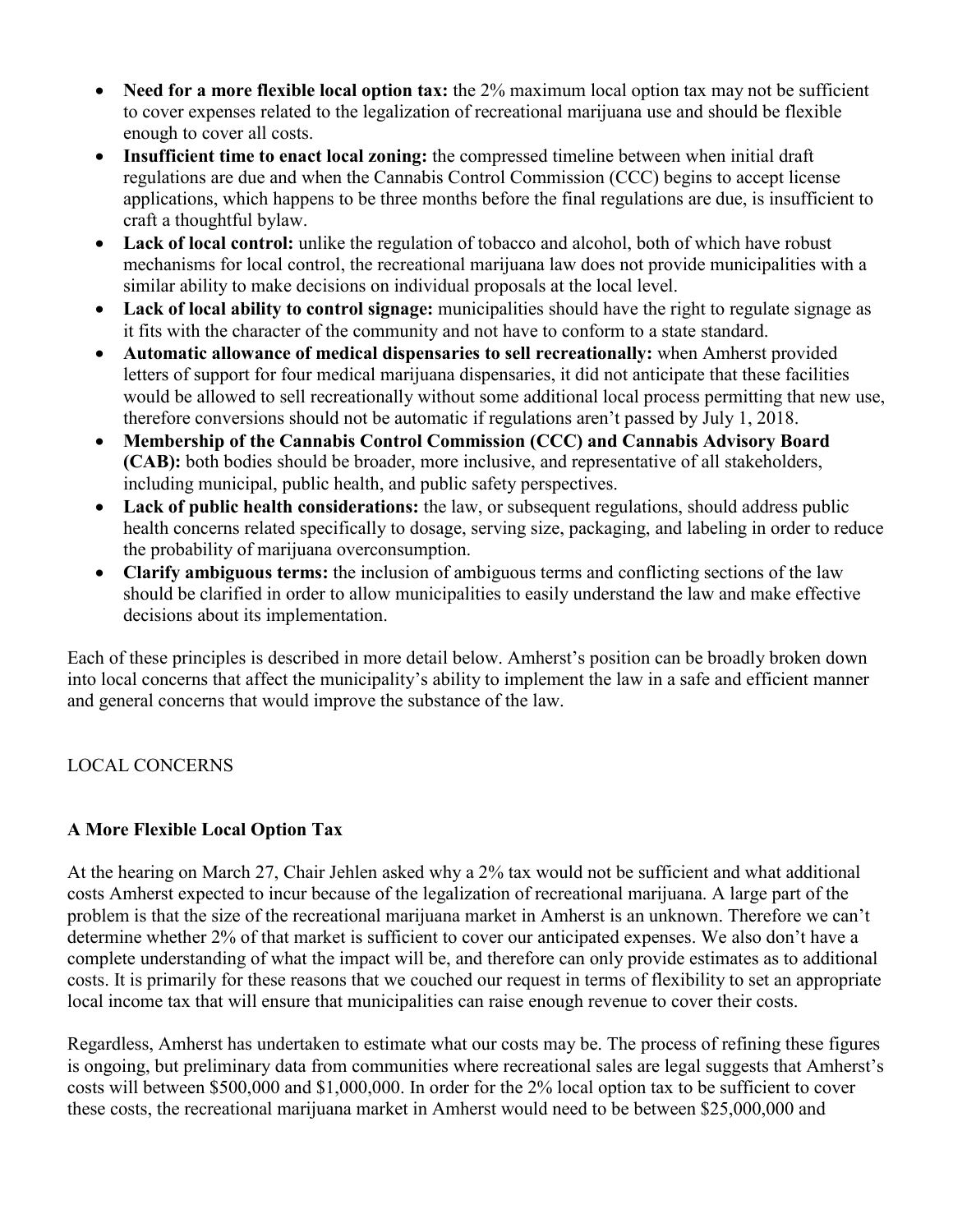\$50,000,000. To put those numbers in perspective, Amherst's FY18 operating budget is anticipated at approximately \$23,000,000.

Based on a per capita analysis of the statewide recreational marijuana markets in Colorado, Oregon, and Washington in 2016, the market in Amherst is likely to be between \$2.5 million and \$5.8 million. Adoption of the full 2% local option tax would result in approximately \$50,000-\$115,000 in local tax revenue. Understanding that statewide data may skew the results, info on just the counties with flagship university campuses – Boulder County, CO, and King County, WA (no data available for Lane County, OR) – results in a somewhat larger market. Based on a per capita analysis of these regions, the Amherst market would be between \$3.9 million and \$8.2 million, with the Town netting approximately \$78,000-\$163,000 in additional revenue. As context for that number, the cost to the Town of hiring a police officer or an emergency medical responder, who are Amherst employees and not contracted out to a private firm, is between \$91,000 and \$94,000, including benefits.

Amherst staff, including the Town Manager, Police Chief, Fire Chief, Planning Director, Director of Public Health, and Building Commissioner, as well committees, including the Select Board and Zoning Subcommittee, have already spent hundreds of hours trying to understand the recreational marijuana law and how it will affect our community. We expect that this "hidden cost" will continue to grow as the legislature makes changes to the law, when we see the state regulations, and as we amend our zoning bylaw to allow recreational marijuana establishments.

Amherst will face the additional challenge of having to constantly educate our young population about the law and appropriate marijuana use. 65% of Amherst residents are below the age of 25 and over 30% are under the age of 20. We anticipate needing to educate a large number of new residents on an annual basis due to the fact that each year close to 5,000 new residents join our community as freshman at UMass, Amherst College, and Hampshire College.

This issue is underscored by the fact that is that the price of marijuana in Colorado dropped by 25% in the first two years since recreational use was legalized. That would mean that annual revenues would decrease to approximately \$58,500-\$122,250 after two years. Given our constantly changing population, and the need to provide continuous education to our new residents, Amherst's costs will not decrease at the same rate.

#### **Lack of Time to Enact Local Zoning**

Changes to the recreational marijuana law that address when the CCC begins to accept recreational marijuana license applications are necessary because of the confluence of three factors: the deadlines for the CCC to issue initial regulations and adopting final regulations (March 15, 2018 and July 1, 2018, respectively); the April 1, 2018 deadline for the CCC to begin accepting license applications; and the fact that the only local consideration that the CCC must take into account when reviewing license applications is whether the application violates any bylaw in effect at the time it is submitted to the CCC.

Taken together, these three provisions of the legislation reverses the regular process and requires municipalities to pass a local bylaw or ordinance prior to knowing what the final regulations will be. Because the CCC will base its licensing decisions on the bylaws in place at the time of the application, municipalities have an incentive to pass zoning and general bylaws prior to when the CCC begins accepting applications. However, there are three significant problems with this. The first is that it is unreasonable to expect a community to understand the initial regulations, much less draft and adopt appropriate zoning, in the two weeks between when the initial regulations must be issued and when the CCC begins accepting applications. The second is that municipalities with a Town Meeting form of government typically hold their Annual Town Meetings after the CCC will begin accepting applications on April 1, requiring those communities to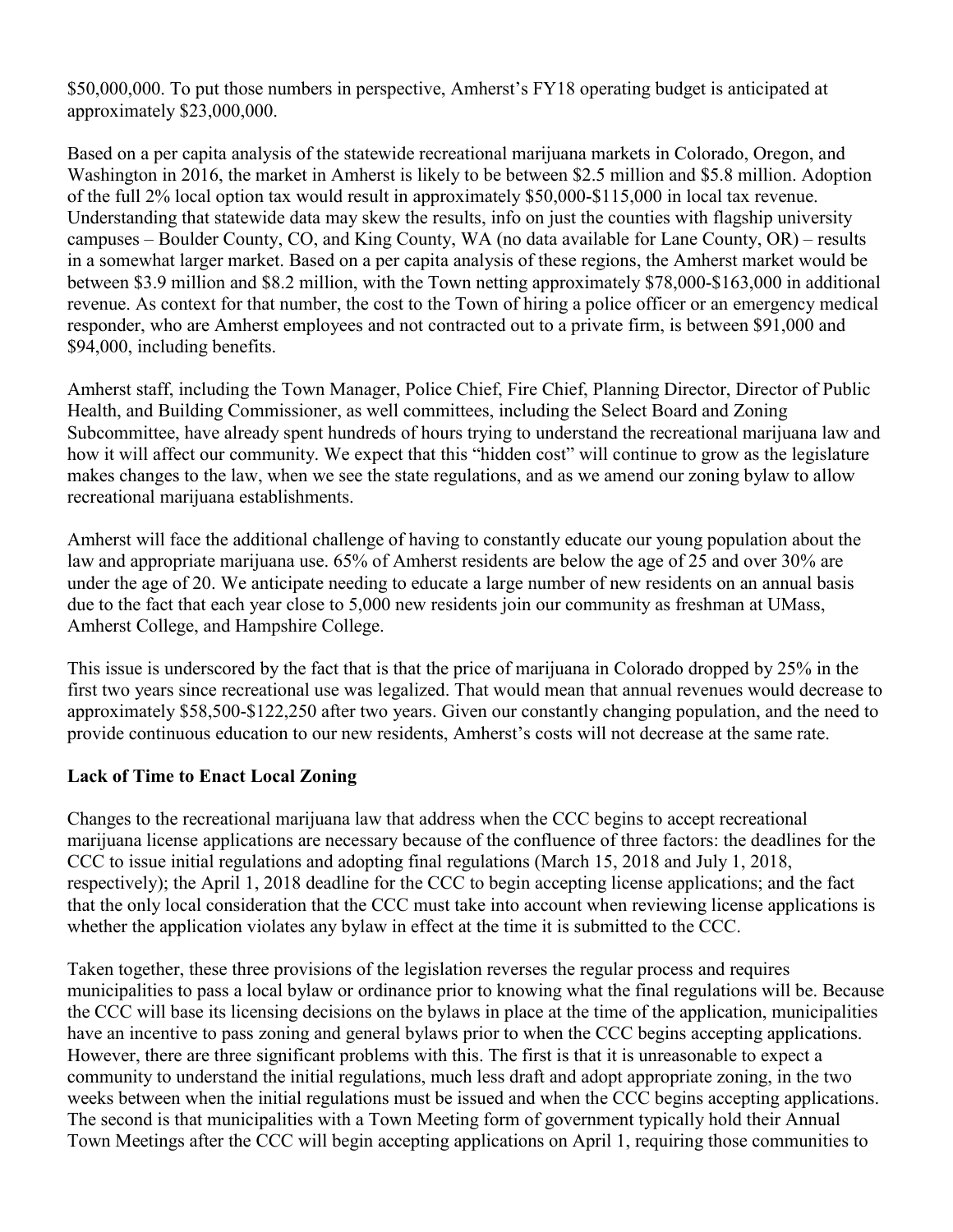call a Special Town Meeting in order to amend their bylaws. The third problem is that if the bylaws don't comply with the final regulations, which may not be adopted until July 1, 2018, the municipality would have to amend the recently passed bylaw(s) at a subsequent Town Meeting.

H.1051 prevents the CCC from accepting applications or issuing licenses if a municipality's city council, select board, or board of alderman has voted to impose a moratorium. The bill also states that the moratorium shall remain in effect until the CCC has published regulations. H.3176 allows municipalities to adopt zoning bylaws pursuant to M.G.L. Chapter 40A and prohibits the CCC from approving a license application that would be in violation of those bylaws.

## **Lack of Local Control**

It is concerning that recreational marijuana does not receive the same level of local control as similar products, such as the sale alcohol and tobacco. In both of these cases, municipalities have the ability to determine, through the local licensing authority or the local Board of Health, respectively, whether a particular location would be suitable for the type of establishment sought. Amherst also has detailed regulations with respect to the sale and use of tobacco products that address a number of issues and similar local regulations ought to be applicable to recreational marijuana. These include the local application process for a Tobacco Product Sales Permit, prohibition of flavored tobacco sales, vending machines, and sales at health care institutions, requirements for landlords to document smoking-related policies for residents, and prohibitions on smoking in the workplace and in public spaces.

As currently written, the only local control that municipalities have is to adopt ordinances or by-laws that are not "unreasonably impracticable" which the CCC will take into consideration when evaluating license applications. Unlike licensing for alcohol and tobacco, which allows municipalities to consider other factors such as traffic, proximity to similar establishments, use of zoning as the only local control over the location of recreational marijuana establishments is a blunt instrument that severely curtails municipalities' ability to appropriately locate these businesses. Imagine if the Alcoholic Beverages Control Commission approved all package store license applications based solely on whether the use was allowed by zoning and then ask yourself why it should work that way for recreational marijuana. The result we are trying to avoid is a recreation of Denver's "Green Mile" which has 11 medical and recreational marijuana establishments along a 1.25 mile stretch of road.

#### **Ability to Regulate Signage**

Another issue Amherst would like to see returned to local control is signage. Traditionally, municipalities have been able to determine local ordinances and bylaws regarding signage for commercial establishments that are consistent with each community's unique identity and characteristics. Uniform sign regulations should be applied regardless of the type of business and should not be superseded by state regulations.

GENERAL CONCERNS

#### **Conversion of Medical Facilities to Recreational Facilities**

Amherst takes issue with the part of the recreational marijuana law that gives priority to medical marijuana treatment centers to convert to recreational marijuana establishments if the CCC doesn't adopt final regulations by July 1, 2018. Amherst provided letters of support to four medical marijuana dispensaries with the understanding that they would, in fact, be medical in nature. The Town did not anticipate that the law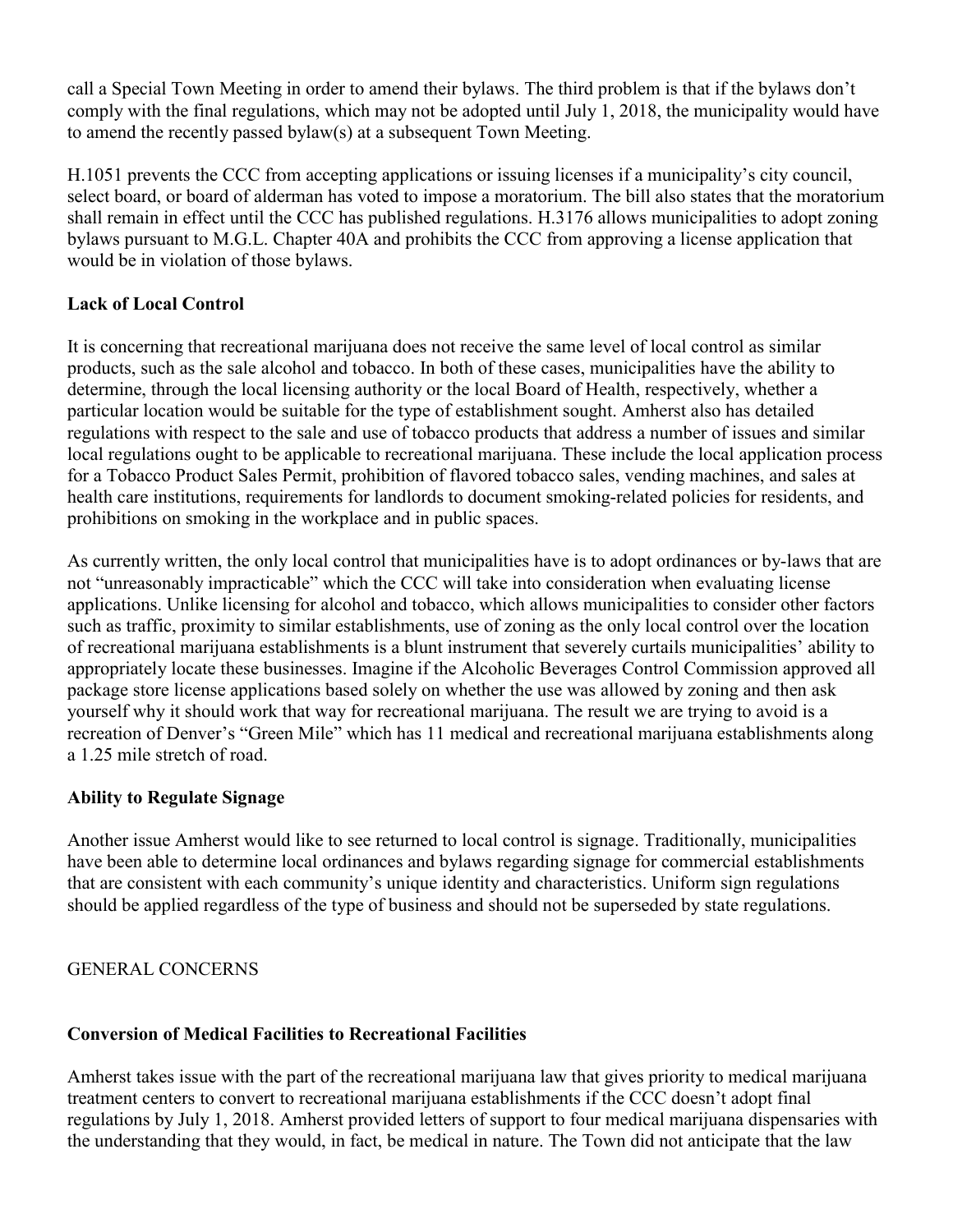would allow these dispensaries to sell recreationally, without any municipal input, if the government didn't meet an extremely tight deadline. Although we understand that those establishments that have actually opened for business dispensing medical marijuana have gone through a rigorous vetting process to get to that point, the current law also allows a "reorganized" medical marijuana treatment center that has never sold any product to convert to recreational sales and be given priority to apply for a recreational license.

Applicants for medical marijuana licenses could not proceed past a certain point in the process without a letter of support or non-opposition from the host community. As a community that did not want to prohibit a medical marijuana treatment center in Amherst, the Select Board decided to issue letters of support for each of the applicants, under the impression that the rest of the Department of Public Health and local permitting process would determine which, if any, would actually open. Had the Select Board known that these letters would provide applicants with a "fast track" to opening a recreational marijuana establishment, with no further local input, it would have engaged in a more robust and comprehensive review before issuing any letters of support.

# **Membership of the CCC and CAB**

Amherst would like to see the membership of the Cannabis Control Commission and Cannabis Advisory Board to be broader and include representatives that can provide perspectives from the municipal, public health, and public safety perspectives. We do not believe that a three-member body, such as that proposed for the CCC, will be able to accommodate all of these perspectives and respectfully request that the body is enlarged to five members, as requested by the Massachusetts Health Officers Association and the Massachusetts Municipal Association.

#### **Lack of Public Health Considerations**

Amherst would like to see, either in the legislation or through state regulations, restrictions on the packaging and dosage of marijuana edible products to reduce the ability to market to youth and diminish the likelihood of overconsumption. We support the MHOA's proposal to require all marijuana edibles be sold in a single serving size with a limit of 10 milligrams of THC per serving. We also support the MHOA's position that marijuana edibles be packaged in generic, childproof containers that clearly identify the contents with generic names (e.g. not "Pot Tart"), and that the product should be kept away from children.

#### **Clarify Ambiguous Terms**

One thing that makes it difficult to plan for recreational marijuana is the lack of clarity in the law. A few examples of this ambiguity are as follows:

- Section 1(d) defines a "experienced marijuana establishment operator" to include "a reorganized marijuana business established by a vote of at least 2/3 of the board of directors of an entity that submitted an application for registration to operate a medical marijuana treatment center to the department of public health before October 1, 2015 and was issued a provisional registration to operate a medical marijuana treatment center by the department of public health before the effective date of this chapter." Why would an establishment that has not actually opened or sold any product be considered "experienced"?
- Section  $3(a)(1)$  states that "zoning ordinances or bylaws shall not prohibit placing a marijuana establishment which cultivates, manufactures or sells marijuana or marijuana products in any area in which a medical marijuana treatment center is registered to engage in the same type of activity." How is "area" defined? What is meant as registered? Provisional certificate of registration? Final